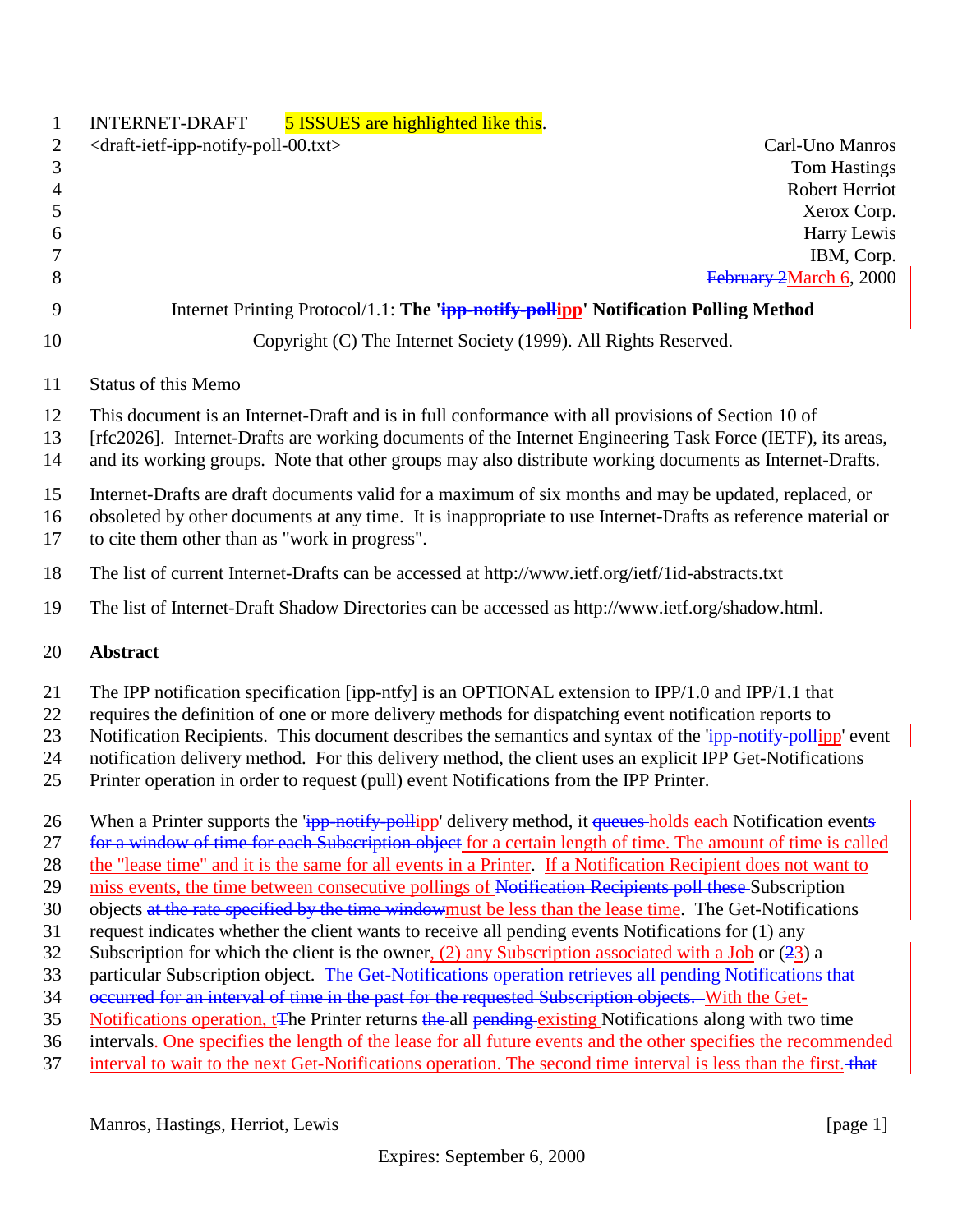- 38 specify the next time window: one is the minimum interval that the client should wait before performing
- 39 another Get-Notifications on the subscription-id and the other is the maximum interval that the Printer is
- 40 guaranteed to keep any new Notifications associated with the subscription-id.
- 41 The Printer may keep the channel open if the minimum recommended interval is sufficiently short, but in
- 42 any case the client performs a new Get-Notifications operation each time it wants more Notifications.
- 43 Since the time interval between consecutive client requests is normally less than the lease time, will be
- 44 making Get-Notification requests before the time window expires, consecutive responses will normally
- 45 contain some events that are identical. the Printer will, on occasion, return the same event Notification in
- 46 two successive responses. The later ones in the previous response will become the earliest in the next
- 47 response. The client is expected to filter out these duplicates which is easy to do because of the sequence 48 number in each Notification.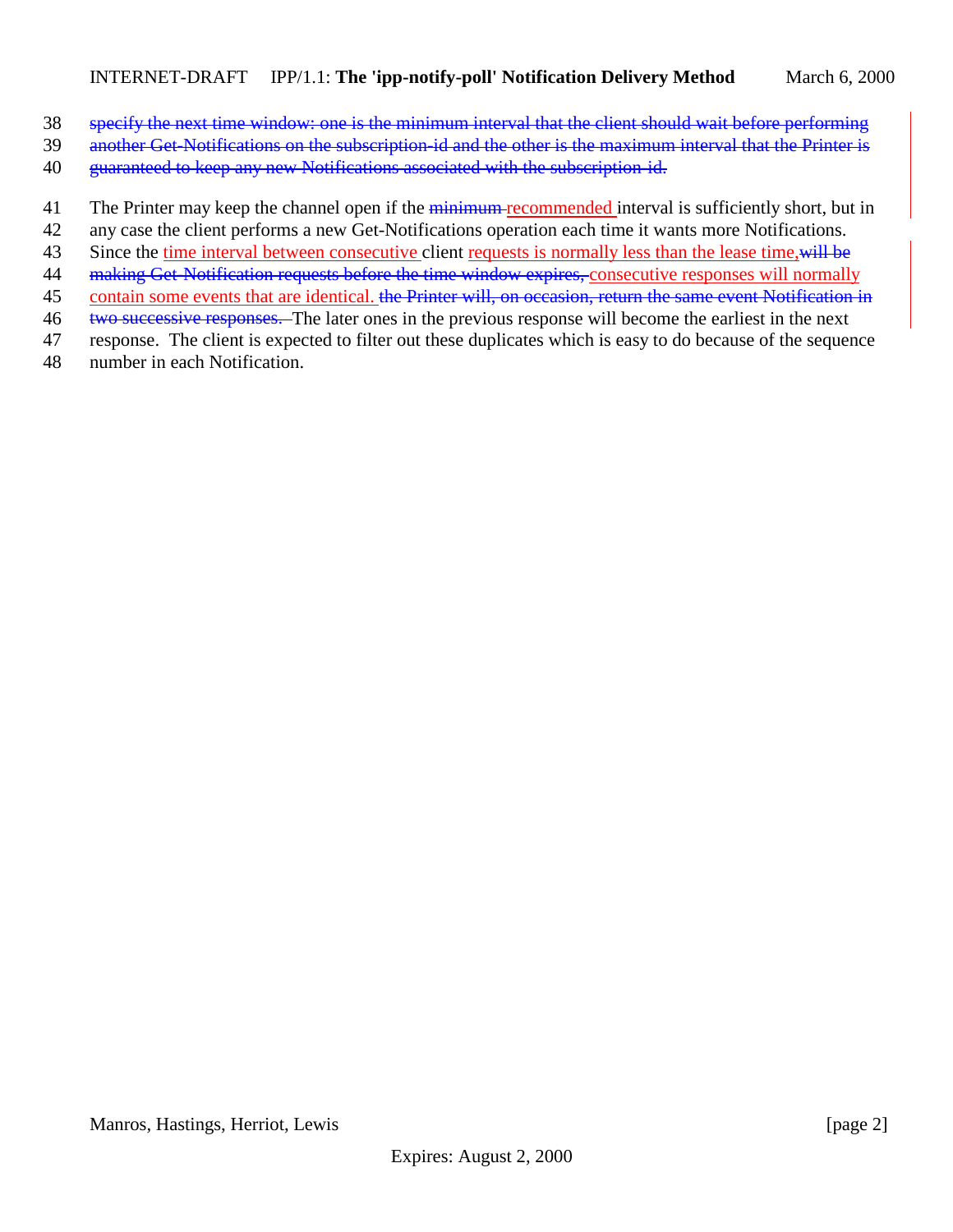- The full set of IPP documents includes:
- Design Goals for an Internet Printing Protocol [RFC2567]
- Rationale for the Structure and Model and Protocol for the Internet Printing Protocol [RFC2568]
- Internet Printing Protocol/1.1: Model and Semantics [ipp-mod]
- Internet Printing Protocol/1.1: Encoding and Transport [ipp-pro]
- Internet Printing Protocol/1.1: Implementer's Guide [ipp-iig]
- Mapping between LPD and IPP Protocols [RFC2569]
- Internet Printing Protocol/1.0 & 1.1: Event Notification Specification [ipp-ntfy]
- 
- The "Design Goals for an Internet Printing Protocol" document takes a broad look at distributed printing
- functionality, and it enumerates real-life scenarios that help to clarify the features that need to be included
- in a printing protocol for the Internet. It identifies requirements for three types of users: end users,
- operators, and administrators. It calls out a subset of end user requirements that are satisfied in IPP/1.0. A few OPTIONAL operator operations have been added to IPP/1.1.
- The "Rationale for the Structure and Model and Protocol for the Internet Printing Protocol" document
- describes IPP from a high level view, defines a roadmap for the various documents that form the suite of
- IPP specification documents, and gives background and rationale for the IETF working group's major
- decisions.
- The "Internet Printing Protocol/1.1: Model and Semantics" document describes a simplified model with
- abstract objects, their attributes, and their operations that are independent of encoding and transport. It
- introduces a Printer and a Job object. The Job object optionally supports multiple documents per Job. It
- also addresses security, internationalization, and directory issues.
- The "Internet Printing Protocol/1.1: Encoding and Transport" document is a formal mapping of the abstract
- operations and attributes defined in the model document onto HTTP/1.1 [RFC2616]. It defines the
- encoding rules for a new Internet MIME media type called "application/ipp". This document also defines the rules for transporting over HTTP a message body whose Content-Type is "application/ipp". This
- document defines a new scheme named 'ipp' for identifying IPP printers and jobs.
- The "Internet Printing Protocol/1.1: Implementer's Guide" document gives insight and advice to
- implementers of IPP clients and IPP objects. It is intended to help them understand IPP/1.1 and some of the
- considerations that may assist them in the design of their client and/or IPP object implementations. For
- example, a typical order of processing requests is given, including error checking. Motivation for some of
- the specification decisions is also included.
- The "Mapping between LPD and IPP Protocols" document gives some advice to implementers of gateways between IPP and LPD (Line Printer Daemon) implementations.
- The "Event Notification Specification" document defines OPTIONAL operations that allow a client to
- subscribe to printing related events. Subscriptions include "Per-Job subscriptions" and "Per-Printer
- subscriptions". Subscriptions are modeled as Subscription objects. Four other operations are defined for
- subscription objects: get attributes, get subscriptions, renew a subscription, and cancel a subscription.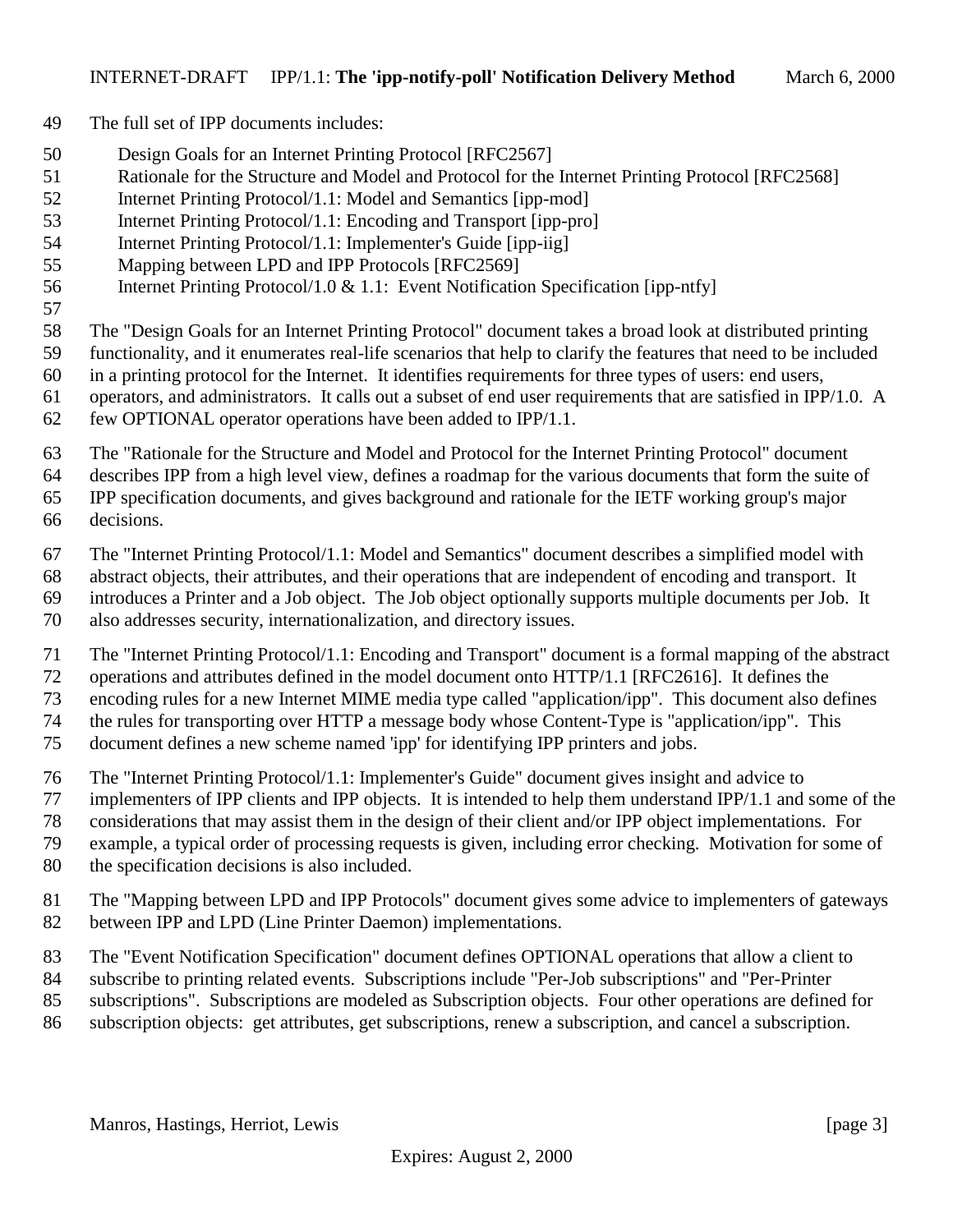| 87  |                                                                                                     |  |
|-----|-----------------------------------------------------------------------------------------------------|--|
| 88  | <b>Table of Contents</b>                                                                            |  |
| 89  | 1                                                                                                   |  |
| 90  | $\overline{2}$                                                                                      |  |
| 91  | 3                                                                                                   |  |
| 92  | $\overline{4}$                                                                                      |  |
| 93  | 4.1                                                                                                 |  |
| 94  | 4.2.                                                                                                |  |
| 95  | Extension to Print-Job, Print-URI, Create-Job, Create-Printer-Subscription and Create-Printer-<br>5 |  |
| 96  |                                                                                                     |  |
| 97  |                                                                                                     |  |
| 98  | 6                                                                                                   |  |
| 99  | $\tau$                                                                                              |  |
| 100 | 8                                                                                                   |  |
| 101 | 9                                                                                                   |  |
| 102 | 10                                                                                                  |  |
| 103 | 11                                                                                                  |  |
| 104 |                                                                                                     |  |
| 105 |                                                                                                     |  |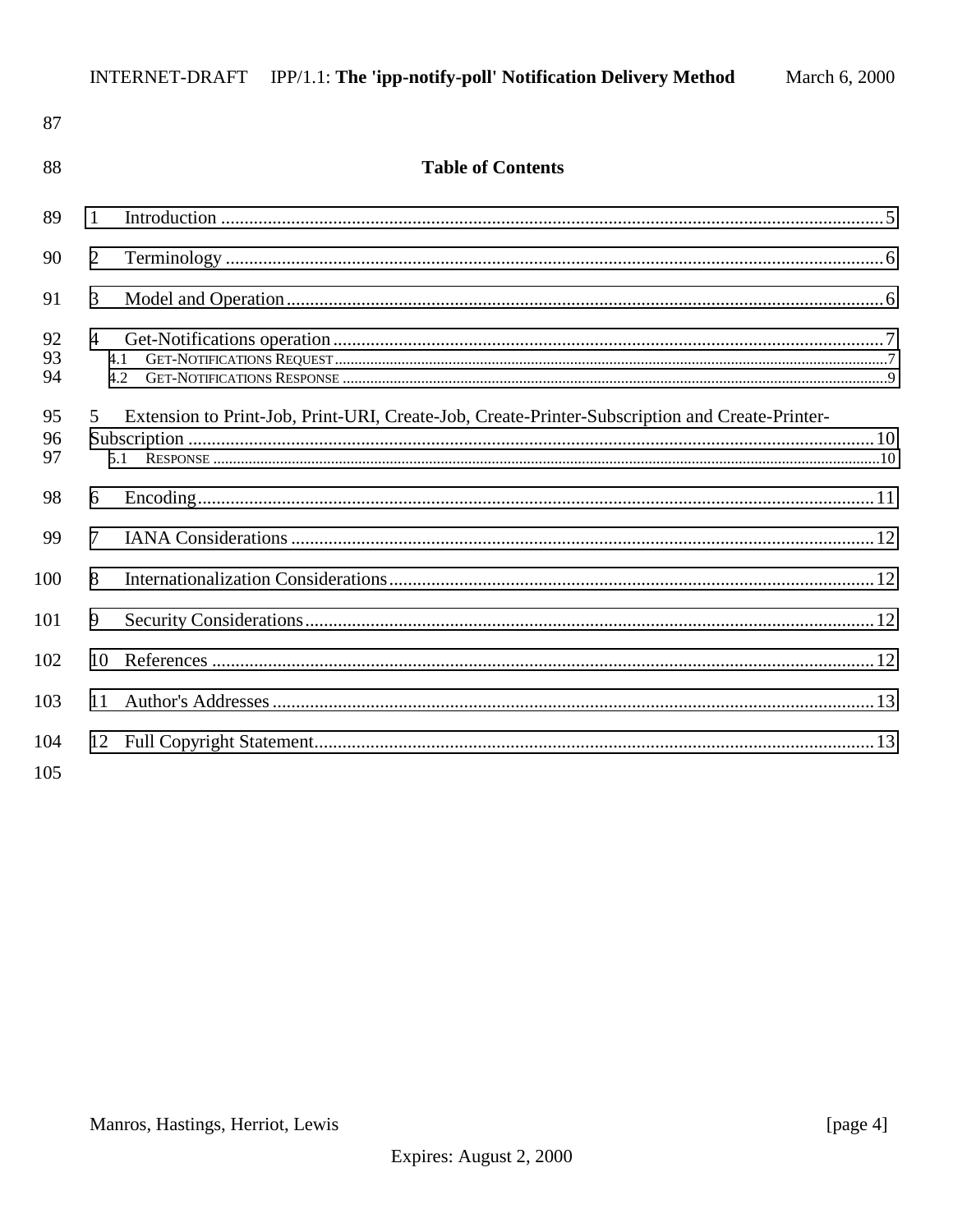<span id="page-4-0"></span>106

#### 107 **1 Introduction**

 IPP printers that support the OPTIONAL IPP notification extension [ipp-ntfy] either a) accept, store, and use notification subscriptions to generate event Notification reports and implement one or more delivery methods for notifying interested parties, or b) support a subset of these tasks and farm out the remaining 111 tasks to a Notification Delivery Service. The 'ipp-notify-pollipp' event notification delivery method specified in this document defines a Get-Notifications operation that may be used in a variety of notification scenarios. Its primary intended use is for clients that want to be Notification Recipients. However, the Get-Notifications operation may also be used by Notification Delivery Services for

115 subsequent distribution to the Ultimate Notification Recipients.

- 116 When a Printer supports the 'ipp-notify-pollipp' delivery method, it queues-holds each Notification events 117 for a certain length of time for a window of time for each Subscription object. The amount of time is called 118 the "lease time" and it is the same for all events in a Printer. If a Notification Recipient does not want to 119 miss events, the time between consecutive pollings of Subscription objects must be less than the lease time. 120 Notification Recipients poll these Subscription objects at the rate specified by the time window. The Get-121 Notifications request indicates whether the client wants to receive all pending events Notifications for (1) 122 any Subscription for which the client is the owner, (2) any Subscription associated with a particular Job or 123 (23) a particular Subscription object. With the Get-Notifications operation, the Printer returns all existing 124 Notifications along with two time intervals. One specifies the length of the lease for all future events and 125 the other specifies the recommended interval to wait to the next Get-Notifications operation. The second 126 time interval is less than the first. The Get-Notifications operation retrieves all pending Notifications that 127 occurred for an interval of time in the past for the requested Subscription objects. The Printer returns all 128 pending Notifications along with two time intervals that specify the next time window: one is the minimum 129 interval that the client should wait before performing a Get-Notifications on the subscription-id and the 130 other is the maximum interval that the Printer is guaranteed to keep any new Notifications associated with 131 the subscription-id.
- 132 The Printer may keep the channel open-if the recommended interval is sufficiently shortif the minimum
- 133 interval is sufficiently short, but in any case the client performs a new Get-Notifications operation each time
- 134 it wants more Notifications. Since the time interval between consecutive client requests is normally less
- 135 than the lease time, consecutive responses will normally contain some events that are identical. will be
- 136 making Get-Notification requests before the time window expires, the Printer will, on occasion, return the
- 137 same event Notification in two successive responses. The later ones in the previous response will become
- 138 the earliest in the next response. The client is expected to filter out these duplicates, which is easy to do
- 139 because of the sequence number in each Notification. The reason for not removing the Notifications from
- 140 the Subscription object with every Get-Notifications request, is so that multiple Notification Recipients can
- 141 be polling the same subscription object and so the Get-Notification operation satisfies the rule of
- 142 idempotency. This The former is useful if you someone is are logged in to several desktops at the same
- 143 time and wants to see the same events at both places. The latter is useful if the network loses the response.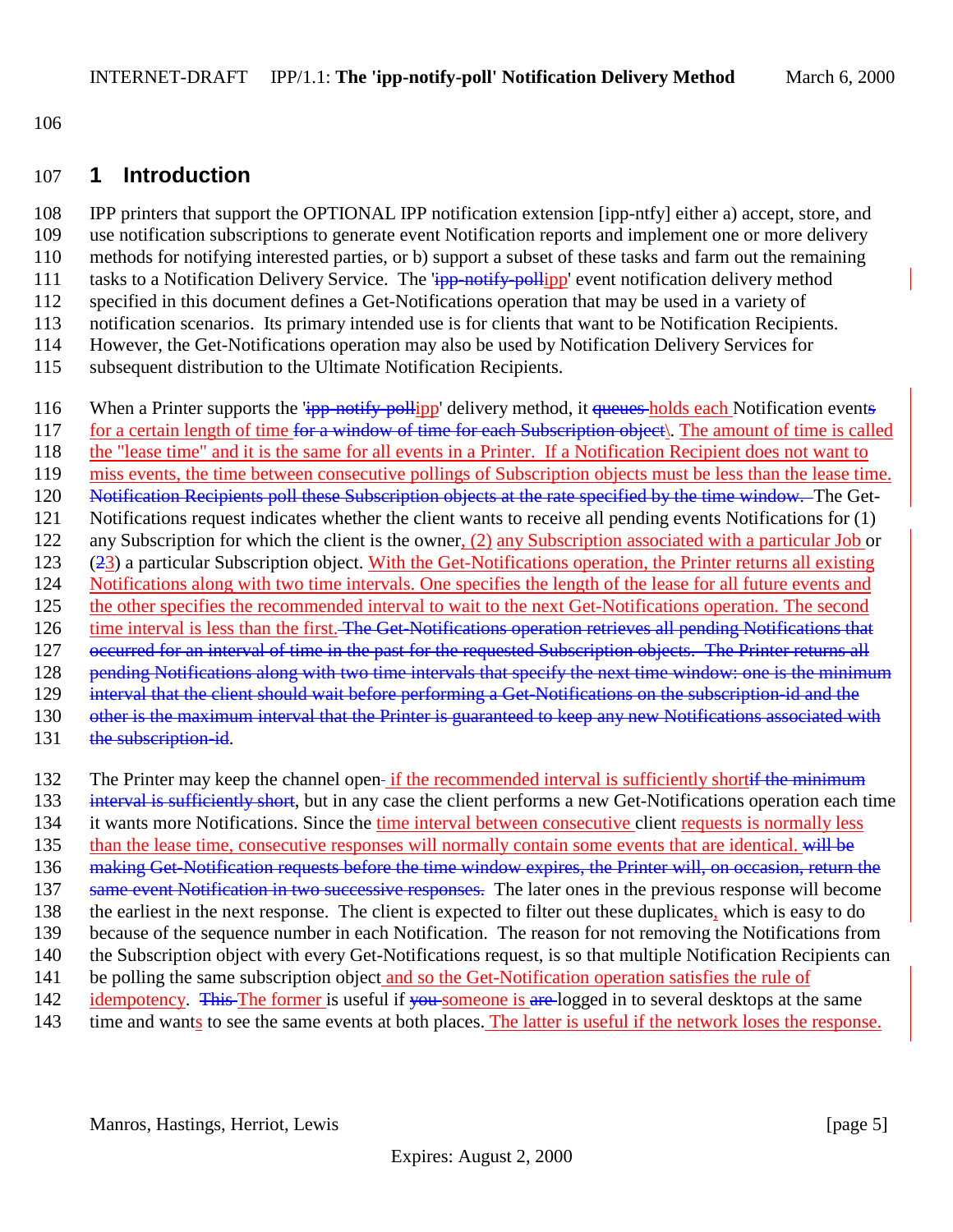# <span id="page-5-0"></span>**2 Terminology**

- This section defines the following additional terms that are used throughout this document:
- REQUIRED: if an implementation supports the extensions described in this document, it MUST support a REQUIRED feature.
- OPTIONAL: if an implementation supports the extensions described in this document, it MAY support an OPTIONAL feature.
- Notification Recipient See [ipp-ntfy]
- Subscription object See [ipp-ntfy]
- Ultimate Notification Recipient See [ipp-ntfy]

#### **3 Model and Operation**

- In the IPP Notification Model [ipp-ntfy], one or more Per-Job Subscriptions can be supplied in the Job
- Creation operation or OPTIONALLY as subsequent Create-Job-Subscription operations; one Per-Printer
- Subscription can be supplied in the Create-Printer operation. The client that creates these Subscription
- objects becomes the owner of the Subscription object.
- When creating each Subscription object, the client supplies the "notify-recipient" (uri) attribute. The
- "notify-recipient" attribute specifies both a single Notification Recipient that is to receive the Notifications
- when subsequent events occur and the method for Notification delivery that the IPP Printer is to use. For
- 161 the 'ipp-notify-pollipp' Notification delivery method defined in this document, there is no notify-recipient
- because the Printer waits for one or more clients to ask for Notifications from a Subscription object rather
- than sending them. Rather, any client that is authenticated (1) as an operator or administrator or (2) as the
- owner of the Subscription object can initiate a Get-Notifications operation for that Subscription object. 165 Therefore, any Printer that supports the 'ipp-notify-pollipp' notification delivery method MUST queue hold
- 166 each event Notifications for the lease time that it advertises to clients a sliding window of time for each
- 167 Subscription object. Thus a single user can login at different places, say his/her office, the lab, and/or
- several desktops in the same room, and receive the same event Notifications from a single Subscription
- object.
- The client issues a Get-Notifications Printer operation in order to initiate the delivery of the pending
- Notifications held by the Printer for the Subscription objects requested. The client can indicate in the Get-
- Notifications request whether it wants to receive all pending Notifications for
- 1) any existing Subscription objects for which it is the owner,
- 2) any existing Subscription objects associated with a job-id or
- 3) particular Subscription object(s) (for which it MUST be the owner or have read-access rights).
- In either any case, the Notifications are returned in a response to the Get-Notifications request.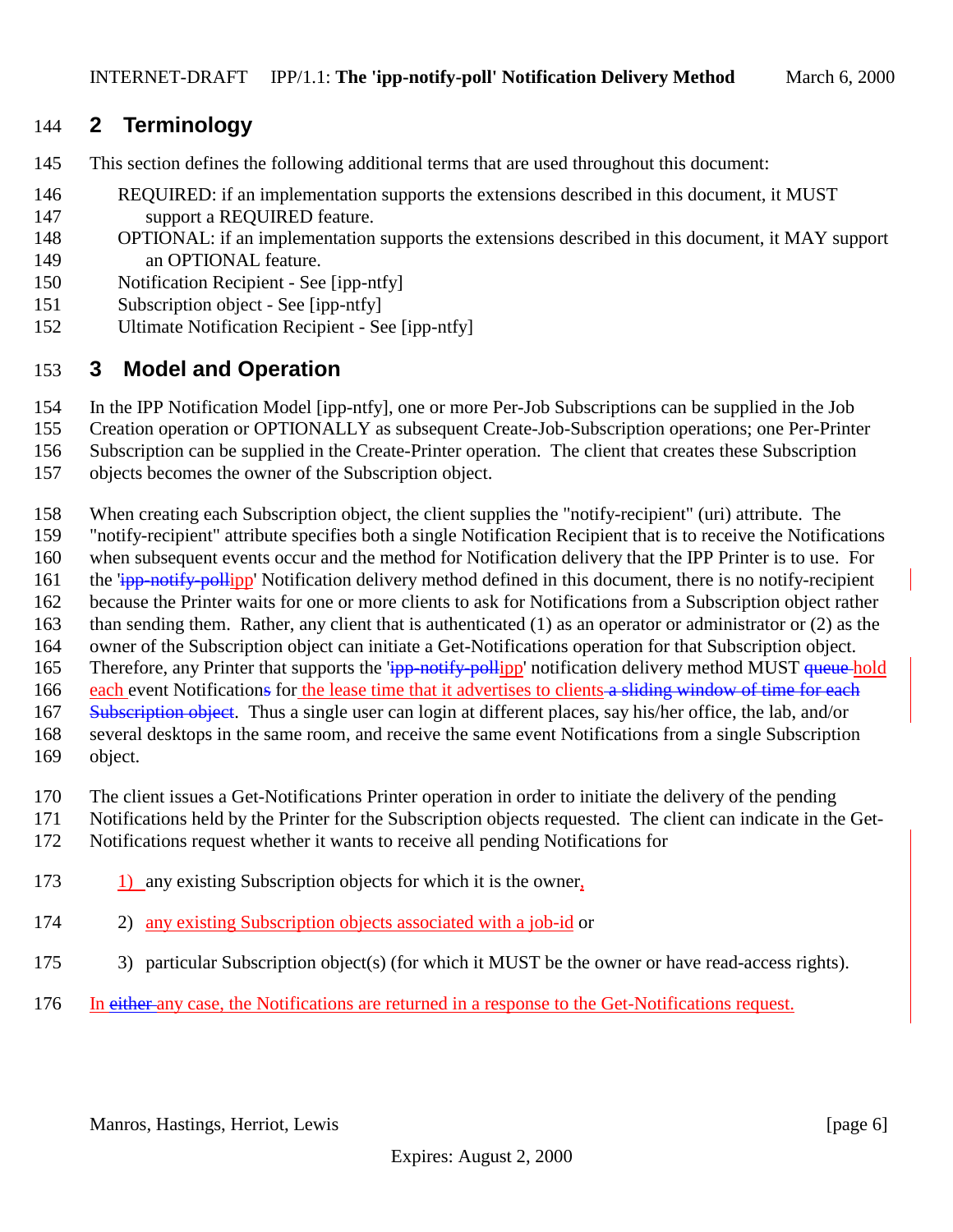- <span id="page-6-0"></span>177 If the client requests a persistent channel and if the Printer has returned minimum intervals that are
- 178 sufficiently short, then the Printer MAY keeps the channel open. Either the client or the IPP Printer can
- 179 disconnect the HTTP connection.
- 180 **ISSUE 01: Should it be possible for a client to ask for the Per-Job Subscriptions for a particular job using a**
- 181 "job-id", instead of the subscription-id, which currently isn't returned by a Job Creation operation?

# 182 **4 Get-Notifications operation**

183 This REQUIRED operation allows the client to request that pending Notifications be delivered as a

- 184 response to this request. The client MUST be the owner or have write-access rights of the Subscription
- 185 objects that are involved and the delivery method specified when the Subscription objects were created
- 186 MUST be ipp-notify-pollipp'. When the Printer creates a Subscription Object, either with a Job Creation
- 187 operation or with a Create-Printer-Subscription or Create-Job-Subscription operation and a subscription
- 188 object contains the  $\frac{1}{1}$  ipp-notify-pollipp' value for the "notify-recipient" operation attribute, the Printer returns
- 189 the lease time for Events and the recommended time interval before the client to performs the next Get-
- 190 Notifications operation. a minimum and maximum interval in the response. The client SHOULD perform a
- 191 Get-Notifications operation after at about the minimum-recommended interval and if the Printer receives 192 the Get-Notifications before the maximum lease time interval has elapsed, it MUST have all of the
- 193 Notifications that has occurred since thesince the previous Get-Notification operation or the Subscription
- 
- 194 object was created creation, whichever was most recent.
- 195 ISSUE 02: Is there anything useful that we could define for the rest of the "notification-recipient" (uri) 196 attribute, since there is no recipient address needed after the 'ipp-notify-poll://' since the recipient(s) poll?
- 197 The IPP Printer MUST accept the request in any state (see [ipp-mod] "printer-state" and "printer-state-198 reasons" attributes) and MUST remain in the same state with the same "printer-state-reasons".
- 199 *Access Rights:* The authenticated user (see [ipp-mod] section 8.3) performing this operation must either be 200 the Subscription object owner (as determined when the Subscription object was created by the Job Creation
- 201 operation, Create-Job-Subscription, or Create-Printer-Subscription operations) or an operator or
- 202 administrator of the Printer object (see [ipp-mod] Sections 1 and 8.5). Otherwise, the IPP object MUST
- 203 reject the operation and return: 'client-error-forbidden', 'client-error-not-authenticated', or 'client-error-not-204 authorized' as appropriate.
- 205 Issue 02.1: Is it possible for this operation to have an option that causes it to delay completing its response. 206 It would initially returns all existing event notifications. Then it would return additional notifications as 207 they occur for some period of time. The client would receive these notification events as they occur. The 208 question is whether http servers or proxies would behave in this manner.
- 209 4.1 Get-Notifications Request
- 210 The following groups of attributes are part of the Get-Notifications Request:
- 211 Group 1: Operation Attributes

Manros, Hastings, Herriot, Lewis [page 7]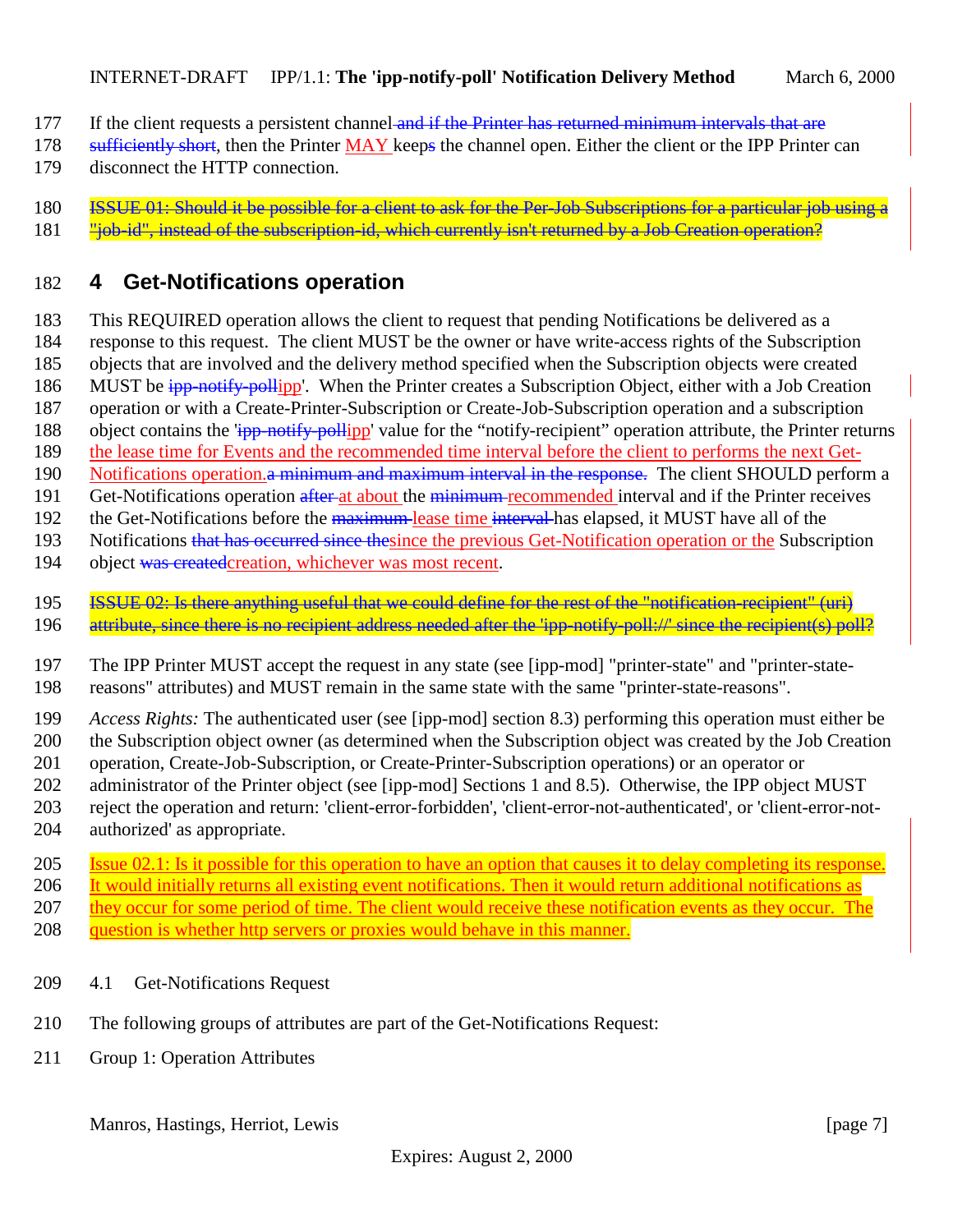| 212<br>213<br>214<br>215                      | Natural Language and Character Set:<br>The "attributes-charset" and "attributes-natural-language" attributes as described in [ipp-mod]<br>section 3.1.4.1.                                                                                                                                                                                                                                                                                                                                                                                                                                                                                  |
|-----------------------------------------------|---------------------------------------------------------------------------------------------------------------------------------------------------------------------------------------------------------------------------------------------------------------------------------------------------------------------------------------------------------------------------------------------------------------------------------------------------------------------------------------------------------------------------------------------------------------------------------------------------------------------------------------------|
| 216<br>217<br>218<br>219                      | Target:<br>The "printer-uri" (uri) operation attribute which is the target for this operation as described in [ipp-<br>mod] section 3.1.5.                                                                                                                                                                                                                                                                                                                                                                                                                                                                                                  |
| 220<br>221<br>222<br>223                      | <b>Requesting User Name:</b><br>The "requesting-user-name" (name(MAX)) attribute SHOULD be supplied by the client as<br>described in [ipp-mod] section 8.3.                                                                                                                                                                                                                                                                                                                                                                                                                                                                                 |
| 224<br>225<br>226<br>227<br>228<br>229<br>230 | "notification-recipient" (url):<br>The client OPTIONALLY supplies this attribute. The Printer object MUST support this attribute. It<br>is a url that identifies one or more Subscription objects for which event Notifications are being<br>requested. If the client supplies this attribute, but no notification-recipients are found, the IPP<br>Printer MUST return the 'client-error-not-found' status code. If some are found and others are not,<br>the ones that are not found are return in the Unsupported Attributes. By definition, if a notification-<br>recipient url exists, there must be at least one Subscription object. |
| 231<br>232<br>233<br>234<br>235<br>236        | If the client does not supply this attribute, the "jobs-ids" attribute and the "subscription-ids"<br>attribute, then the IPP Printer returns event Notifications for all Subscription objects for which the<br>client is the owner and the "notify-recipients" attribute is 'ipp'. It is not an error if there are currently<br>no Subscription objects for this client; the response then contains no Notifications.                                                                                                                                                                                                                       |
| 237<br>238<br>239<br>240                      | If a client supplies this attribute and the "subscription-ids" attribute, the Printer returns event<br>Notifications for all Subscription objects specified by both attributes. If the "subscription-ids"<br>attributes contains values that are implied by the "job-id", the Printer MAY remove duplicates.                                                                                                                                                                                                                                                                                                                                |
| 241<br>242<br>243<br>244<br>245               | Note: this attribute allows a subscribing client to pick urls that are unique, e.g. the client's own url<br>or a friends url, which in both cases is likely the url of the person's host. If a client uses such a url<br>as the value of this attribute, the client gets events for all Subscription objects whose "notification-<br>recipient" is the specified url. This mechanism is more general than getting all subscriptions owned<br>by a client. It allows clients who didn't subscribe to get events without knowing job-ids or                                                                                                   |
| 246<br>247<br>248                             | subscription-ids.<br><b>ISSUE 02.5:</b> Is the above option useful?                                                                                                                                                                                                                                                                                                                                                                                                                                                                                                                                                                         |

249 "subscription-ids" (1setOf integer(1:MAX)):

 The client OPTIONALLY supplies this attribute. The Printer object MUST support this attribute. It is an integer value that identifies one or more Subscription objects for which event Notifications are being requested. If the client supplies this attribute, but none of the Subscription objects are found, the IPP Printer MUST return the 'client-error-not-found' status code. If some are found and others are not, the ones that are not found are return in the Unsupported Attributes.

Manros, Hastings, Herriot, Lewis [page 8]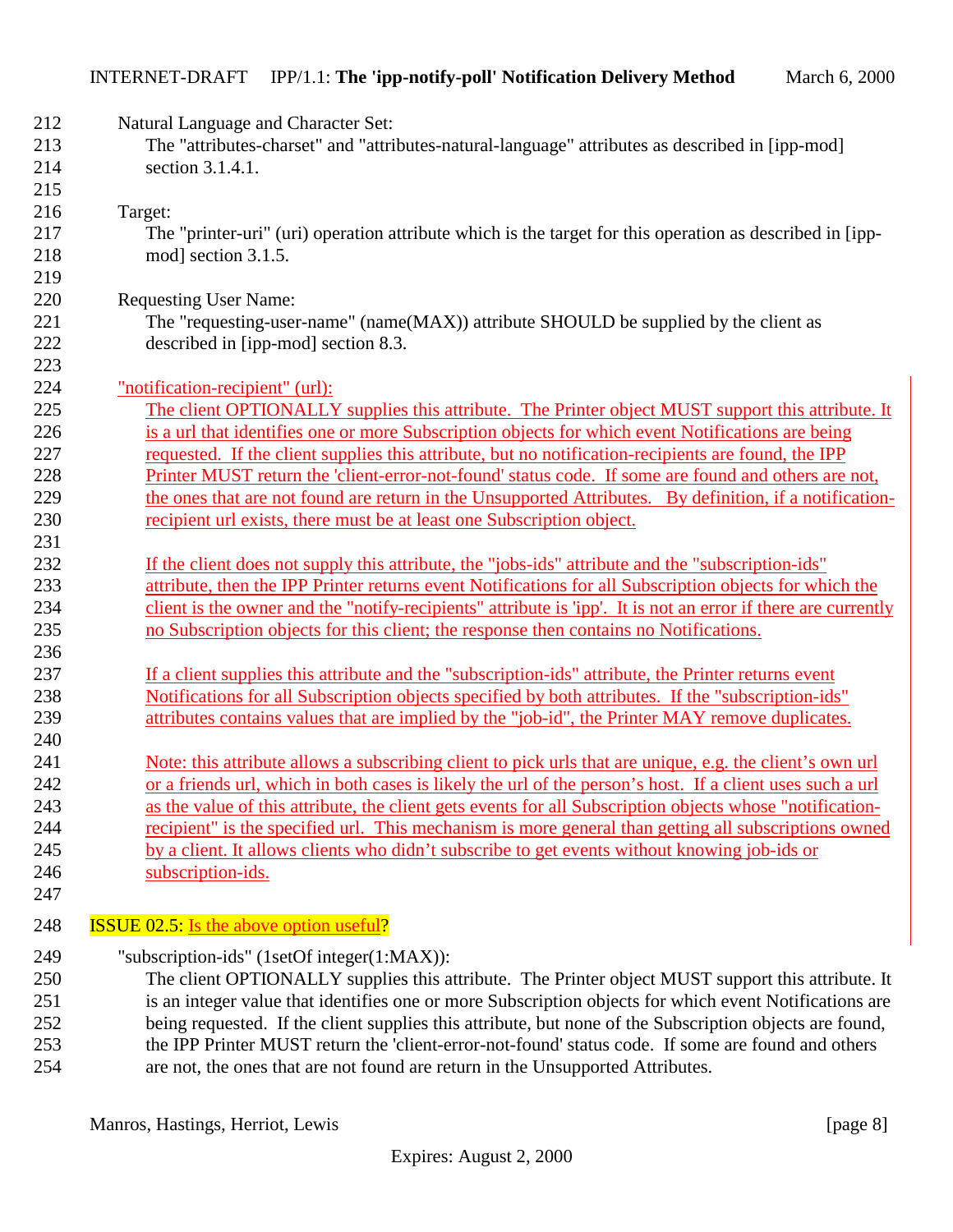<span id="page-8-0"></span>

| 255 |                                                                                                               |  |  |
|-----|---------------------------------------------------------------------------------------------------------------|--|--|
| 256 | If the client does not supply this attribute the "job-ids" attribute and the "notification" attribute, then   |  |  |
| 257 | the IPP Printer returns event Notifications for all Subscription objects for which the client is the          |  |  |
| 258 | owner and the "notify-recipients" attribute is " <b>ipp-notify-pollipp</b> ". It is not an error if there are |  |  |
| 259 | currently no Subscription objects for this client; the response then contains no Notifications.               |  |  |
| 260 |                                                                                                               |  |  |
| 261 | "job-ids" (1setOf integer(1:MAX)):                                                                            |  |  |
| 262 | The client OPTIONALLY supplies this attribute. The Printer object MUST support this attribute. It             |  |  |
| 263 | is an integer value that identifies one or more job-ids. These job-ids identify the Subscription              |  |  |
| 264 | objects for which event Notifications are being requested. If the client supplies this attribute, but no      |  |  |
| 265 | Jobs are found, the IPP Printer MUST return the 'client-error-not-found' status code. If some are             |  |  |
| 266 | found and others are not, the ones that are not found are return in the Unsupported Attributes. It is         |  |  |
| 267 | not an error if there are no Subscription objects for a Job.                                                  |  |  |
| 268 |                                                                                                               |  |  |
| 269 | If the client does not supply this attribute, the "subscription-ids" attribute and the "notification-         |  |  |
| 270 | recipients" attribute, then the IPP Printer returns event Notifications for all Subscription objects for      |  |  |
| 271 | which the client is the owner and the "notify-recipients" attribute is 'ipp'. It is not an error if there     |  |  |
| 272 | are currently no Subscription objects for this client; the response then contains no Notifications.           |  |  |
| 273 |                                                                                                               |  |  |
|     |                                                                                                               |  |  |
| 274 | ISSUE 02.6: Does the above paragraph describe a useful option that notification-recipient cannot do?          |  |  |
| 275 | Should this case be an error instead?                                                                         |  |  |
| 276 |                                                                                                               |  |  |
| 277 | If a client supplies more than one of the last three attributes described for this operation, the Printer     |  |  |
| 278 | returns event Notifications for all Subscription objects specified by all attributes. If these attribute      |  |  |
| 279 | describe duplicate notification events, the Printer MAY remove them.                                          |  |  |
| 280 |                                                                                                               |  |  |
| 281 |                                                                                                               |  |  |
| 282 |                                                                                                               |  |  |
|     |                                                                                                               |  |  |
| 283 | <b>Get-Notifications Response</b><br>4.2                                                                      |  |  |
|     |                                                                                                               |  |  |
| 284 | The Printer object returns either an immediate error response or a successful response with status code:      |  |  |
| 285 | 'successful-ok' when the first event occurs, i.e., when the Printer delivers the first event Notification.    |  |  |
|     |                                                                                                               |  |  |
| 286 | Group 1: Operation Attributes                                                                                 |  |  |
| 287 | <b>Status Message:</b>                                                                                        |  |  |
| 288 | In addition to the REQUIRED status code returned in every response, the response OPTIONALLY                   |  |  |
| 289 | includes a "status-message" (text(255)) and/or a "detailed-status-message" (text(MAX)) operation              |  |  |
| 290 | attribute as described in [ipp-mod] sections 13 and 3.1.6.                                                    |  |  |
| 291 |                                                                                                               |  |  |
| 292 | Natural Language and Character Set:                                                                           |  |  |
|     |                                                                                                               |  |  |
| 293 | The "attributes-charset" and "attributes-natural-language" attributes as described in [ipp-mod]               |  |  |
| 294 | section 3.1.4.2.                                                                                              |  |  |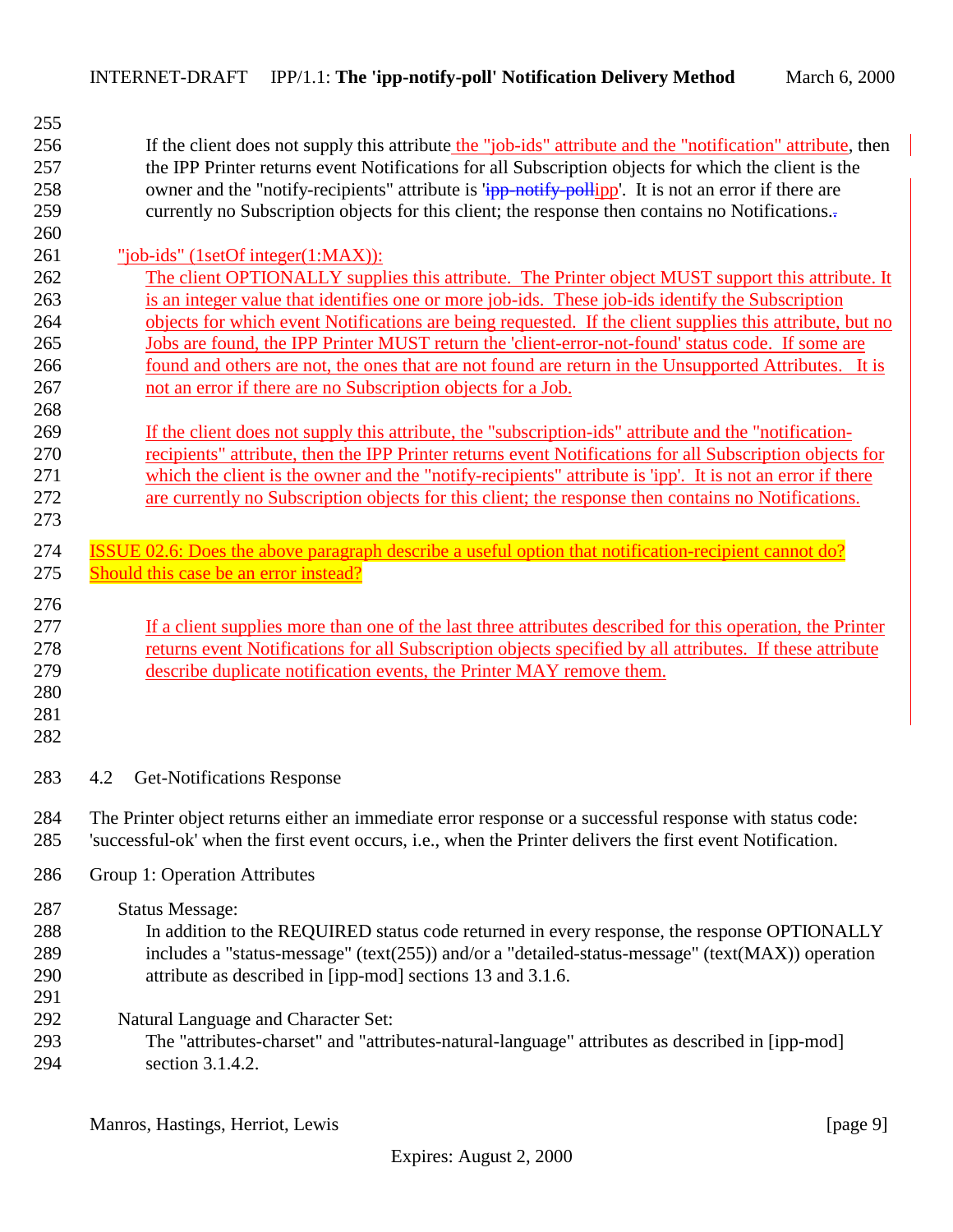<span id="page-9-0"></span>

| 295 |                                                                                                                   |
|-----|-------------------------------------------------------------------------------------------------------------------|
| 296 | "minimumrecommended-time-interval" (integer(0:MAX)):                                                              |
| 297 | The value of this attribute is the <i>minimum-recommended</i> number of seconds that SHOULD elapses               |
| 298 | before the client performs this operation again for these subscription-ids. A client MAY perform                  |
| 299 | this operation at any time, and a Printer MUST respond with all pending existing Notifications. A                 |
| 300 | client observes this value in order to be a "good network citizen". The value that a Printer returns              |
| 301 | for this attribute MUST NOT exceed 80% of the "lease-time-interval" in order to give a client plenty              |
| 302 | of time to perform another Get-Notifications operation before the lease of the oldest events expire.              |
| 303 |                                                                                                                   |
| 304 | "maximumlease-time-interval" (integer(0:MAX)):                                                                    |
| 305 | The value of this attribute is the minimum number of seconds that the Printer will retain all future              |
| 306 | events. Thus this number is the maximum number of seconds that <b>SHOULD</b> elapses before this                  |
| 307 | client SHOULD issue this operation again for these subscription-ids. A Printer MUST preserve all                  |
| 308 | Notifications that occur for the number of seconds specified by this attribute starting at the time it is         |
| 309 | sent in a response. A client MAY perform this operation at any time, and a Printer MUST respond                   |
| 310 | with all <b>pending existing</b> Notifications. If a Printer receives this operation after this time interval, it |
| 311 | <b>SHOULD-MAY</b> have discarded some Notifications since the last response.                                      |
| 312 |                                                                                                                   |
| 313 | <b>ISSUE 04 - Or MUST the Printer diseard events that occurred earlier than the sliding time window</b>           |
| 314 | specified by the difference between these two values? Otherwise, the clients may get back a lot of                |
| 315 | duplicate events on subsequent requests.                                                                          |
| 316 |                                                                                                                   |
| 317 |                                                                                                                   |
| 318 | Group 2: Unsupported Attributes                                                                                   |
| 319 | See [ipp-mod] section 3.1.7 for details on returning Unsupported Attributes.                                      |
| 320 |                                                                                                                   |
| 321 | If the "subscription-ids" attribute contained subscription-ids that do not exist, the Printer returns             |
| 322 | them in this group as value of the "subscription-ids" attribute.                                                  |
| 323 |                                                                                                                   |
| 324 | Group 3 through N: Notification Attributes                                                                        |
| 325 | The Printer object responds with one event Notification per Group for each pending Notification                   |
| 326 | that meets the criteria specified by the subscription-ids attribute and requesting user name.(see [ipp-           |
| 327 | $ntfy$ ]).                                                                                                        |
| 328 | Extension to Print-Job, Print-URI, Create-Job, Create-Printer-Subscription<br>5                                   |

# **and Create-Printer-Subscription**

5.1 Response

331 When Print-Job, Print-URI or Create-Job contains a "job-notify" attribute and the "notify-recipient" is 'ipp-<br>332 notify-pollipp', the response contains two additional Operation Attributes that pertain to subscriptions notify-pollipp', the response contains two additional Operation Attributes that pertain to subscriptions.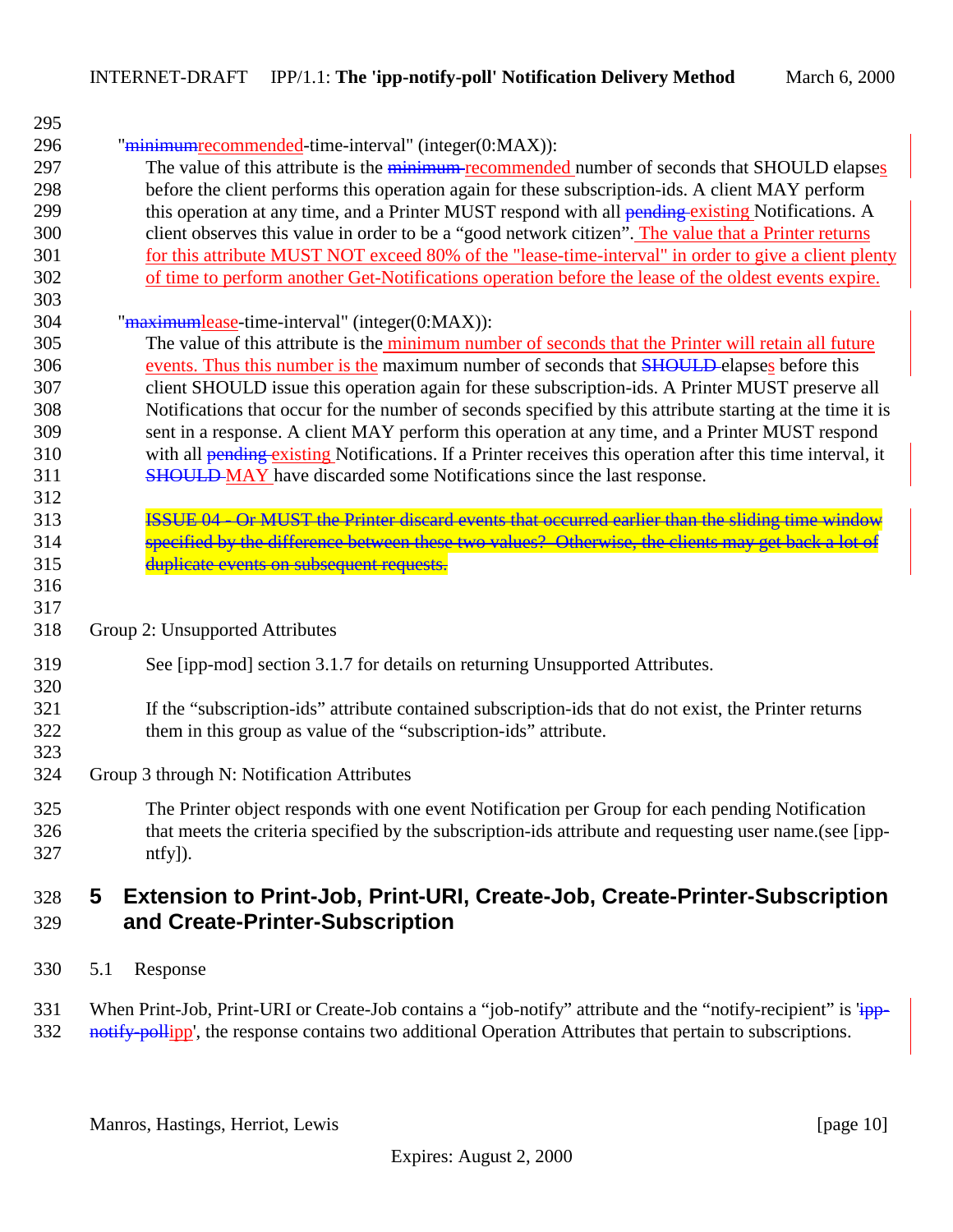#### <span id="page-10-0"></span>INTERNET-DRAFT IPP/1.1: **The 'ipp-notify-poll' Notification Delivery Method** March 6, 2000

- When Create-Job-Subscription or Create-Printer-Subscription operation contains a "notify-recipient" that is
- 334 'ipp-notify-pollipp', the response contains two additional Operation Attributes that pertain to subscriptions.
- Group 1: Operation Attributes
- "minimumrecommended-time-interval" (integer(0:MAX)):
- 337 The value of this attribute is the minimum recommended number of seconds that **SHOULD** elapses before the client SHOULD performs the Get-Notification operation for the first time with any subscription-ids returned with this job. A client MAY perform the Get-Notification operation at any 340 time, and a Printer MUST respond with all **pending existing** Notifications. A client observes this value in order to be a "good network citizen". The value that a Printer returns for this attribute MUST NOT exceed 80% of the "lease-time-interval" in order to give a client plenty of time to perform another Get-Notifications operation before the lease of the oldest events expire.
- 
- ISSUE 05: if we don't want to have Job Creation operations return subscription id's, then allow a "job-ids" operation attribute in the Get-Notifications request in addition to the "subscription-ids" **operation attribute.**
- 349 "maximumlease-time-interval" (integer(0:MAX)):
- The value of this attribute is the minimum number of seconds that the Printer will retain all future 351 events. Thus this number is the maximum number of seconds that **SHOULD** elapses before a Printer 352 client SHOULD receives perform the Get-Notification operation for the first time with any subscription-ids returned with this job. A Printer MUST preserve all Notifications that occur for the number of seconds specified by this attribute starting at the time it is sent in a response. A client MAY perform the Get-Notification operation at any time, and a Printer MUST respond with all pending Notifications. If a Printer receives a Get-Notification operation after this time interval, it may have discarded some Notifications since the last response.
- 

# **6 Encoding**

- The operation-id assigned for the Get-Notification operation is:
- 0x00??

and should be added to the next version of [ipp-mod] section 4.4.15 "operations-supported".

- This notification delivery method uses the IPP transport and encoding [ipp-pro] for the Get-Notifications operation with one extension:
- Instead of defining a new object attribute tag, a Generic Object attributes tag is defined that is used for all new objects, such as Subscription objects, etc. Then this one new tag can also be used for the Get-Notifications response Group 3 tag and subsequent groups in section [4.2:](#page-8-0)

notification-attributes-tag = %x07 ; tag of 7

Manros, Hastings, Herriot, Lewis [page 11]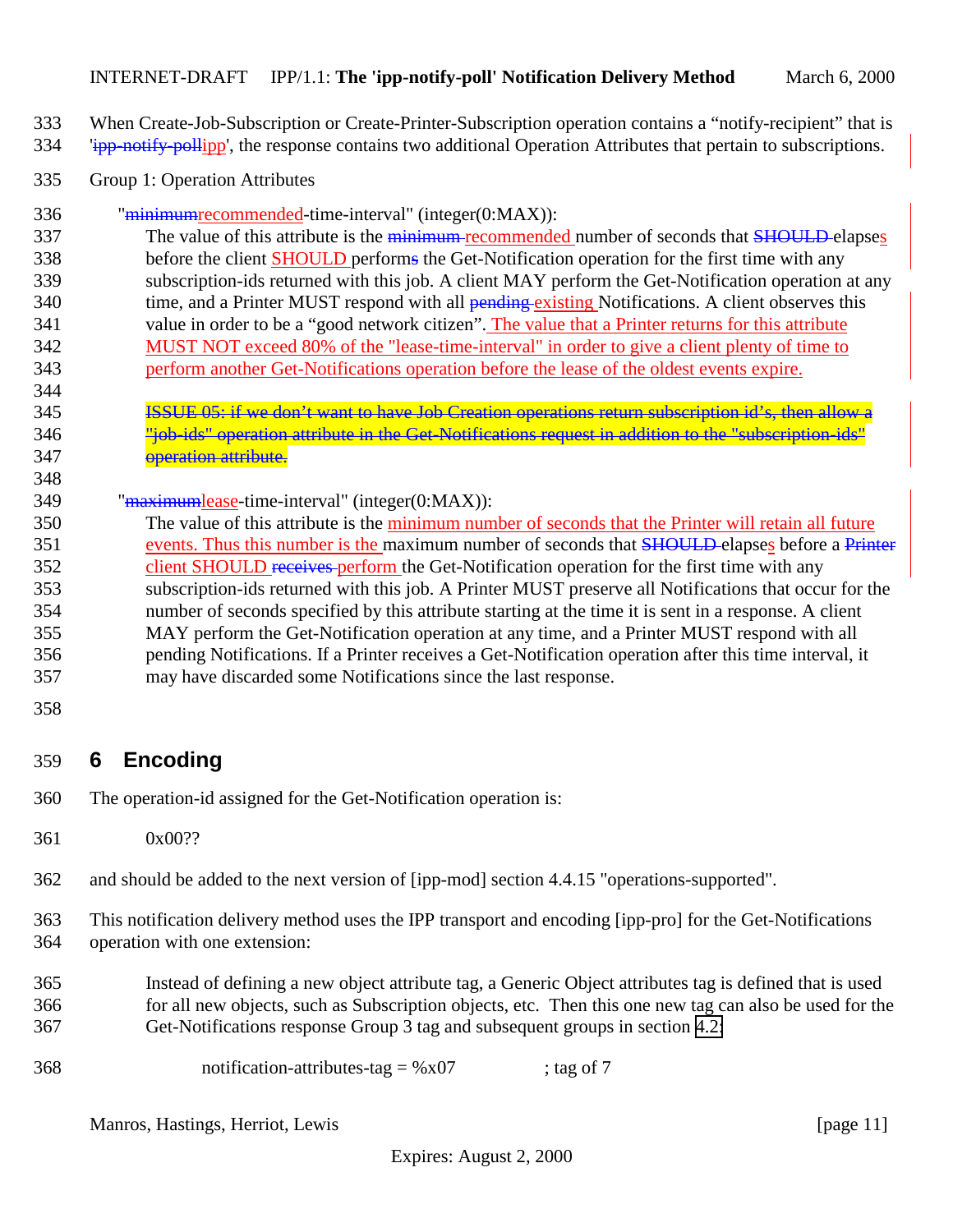#### <span id="page-11-0"></span>**7 IANA Considerations**

370 IANA will be asked to register this 'ipp-notify-poll' notification delivery scheme. There is nothing to register.

# **8 Internationalization Considerations**

373 With the 'ipp-notify-pollipp' method defined in this document, the client cannot request the Human 374 Consumable form by supplying the "notify-text-format" operation attribute (see [ipp-ntfy]). The only supported value for this delivery method is "application/ipp". Therefore, the IPP Printer does not have to perform any localization with this notification delivery method. However, the client when it receives the Get-Notifications response is expected to localize the attributes that have the 'keyword' attribute syntax according to the charset and natural language requested in the Get-Notifications request.

# **9 Security Considerations**

The IPP Model and Semantics document [ipp-mod] discusses high level security requirements (Client

Authentication, Server Authentication and Operation Privacy). Client Authentication is the mechanism by

 which the client proves its identity to the server in a secure manner. Server Authentication is the mechanism by which the server proves its identity to the client in a secure manner. Operation Privacy is

defined as a mechanism for protecting operations from eavesdropping.

Unlike other event Notification delivery methods in which the IPP Printer initiates the event Notification,

with the method defined in this document, the Notification Recipient is the client who issues the Get-

Notifications operation. Therefore, there is no chance of "spam" notifications with this method.

Furthermore, such a client can close down the HTTP channel at any time, and so can avoid future unwanted

event Notifications at any time.

#### **10 References**

[ipp-mod]

 R. deBry, T. Hastings, R. Herriot, S. Isaacson, P. Powell, "Internet Printing Protocol/1.0: Model and Semantics", <draft-ietf-ipp-model-v11-04.txt>, June, 1999.

[ipp-ntfy]

 Isaacson, S., Martin, J., deBry, R., Hastings, T., Shepherd, M., Bergman, R., "Internet Printing Protocol/1.1: IPP Event Notification Specification", <draft-ietf-ipp-not-spec-01.txt>, October 14, 1999.

[ipp-pro]

 Herriot, R., Butler, S., Moore, P., Tuner, R., "Internet Printing Protocol/1.1: Encoding and Transport", draft-ietf-ipp-protocol-v11-03.txt, June, 1999.

[rfc2026]

S. Bradner, "The Internet Standards Process -- Revision 3", RFC 2026, October 1996.

Manros, Hastings, Herriot, Lewis [page 12]